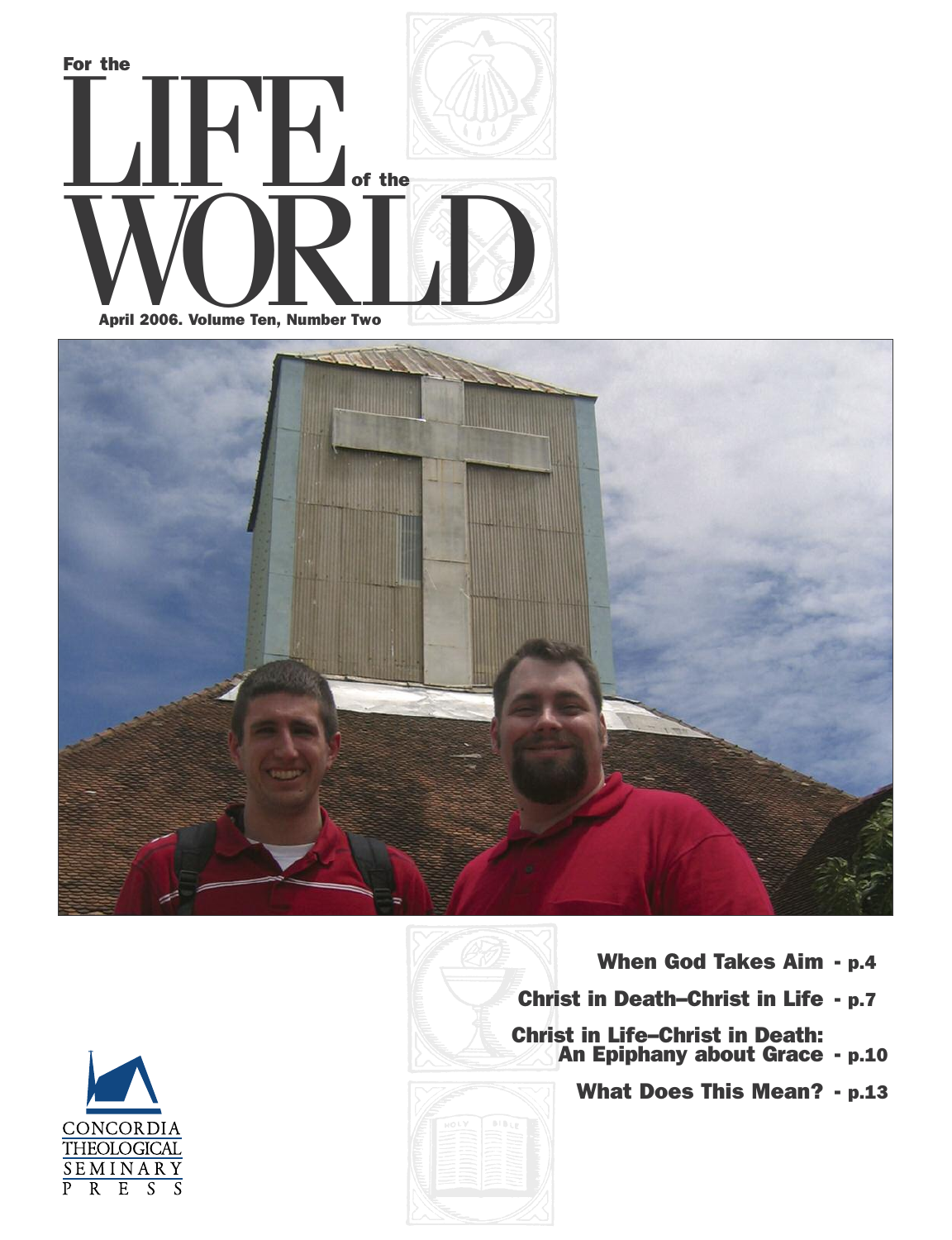## CONTENTS



publication may be reproduced without the written consent of the publisher of *For the Life of the World*. Copyright 2006. Printed in the United States. Postage paid at Huntington, Indiana. To be added to our mailing list please call 260-452-2150 or<br>e-mail Rev. Scott Klemsz at klemszsc@ctsfw.edu. *For the Life of the World* is<br>mailed to all pastors and congregations of The Lutheran Chu the United States and Canada and to anyone interested in the work of Concordia The-

**4 When God Takes Aim**

**By the Rev. Dr. Harold L. Senkbeil, Associate Professor of Pastoral Ministry and Missions at Concordia Theological Seminary, Fort Wayne, Indiana**

What can you do when life crashes in? How do you keep going when everything you hold near and dear is taken from you? What happens when health is jeopardized, when you lose your job, when someone you love dies, when you face intractable physical or emotional pain? What if you feel like God is out to get you? What then?

## **7 Christ in Death–Christ in Life**

**By the Rev. Dr. Dean Nadasdy, Senior Pastor at Woodbury Lutheran Church, Woodbury, Minnesota, and Third Vice President of The Lutheran Church—Missouri Synod**

Whether it's Christ in death or Christ in life, let Christ be real. Borne by confirmands and children, pastors and poets, musicians and artists, and all the company of faith, the Christ of the Gospels endures. In death and in life, He is "Son of God and Son of Man." He is the beginning and end of history.

### **10 Christ in Life—Christ in Death: An Epiphany about Grace By the Rev. Lance A. O'Donnell, Pastor of Emmanuel Lutheran Church, Van Wert, Ohio**

And somewhere in all of this, amidst the tears of agony and sorrow, I realized that I was in the midst of an epiphany about grace. You see, with each little heartbeat I loved that boy more . . . And our family verse, whose reference is etched on my wedding ring, the verse I repeat each morning, kept ringing in my ears: "Fix your eyes on Jesus, the author and perfecter of our faith, who for the *joy* set before Him endured the cross . . ."

## **13 What Does This Mean?**



| <b>Professor and Six Students</b><br><b>Spend Spring Break in Madagascar</b>               | p. 20 |
|--------------------------------------------------------------------------------------------|-------|
| <b>CTS Gets Help with Military Troops Project</b><br>from 4-H Group and Neighboring Church | p. 22 |
| <b>If Nobody Dreams</b><br><b>We'll Always Have What Is</b>                                | p.26  |

**APRIL 2006**

ological Seminary, Fort Wayne, Indiana.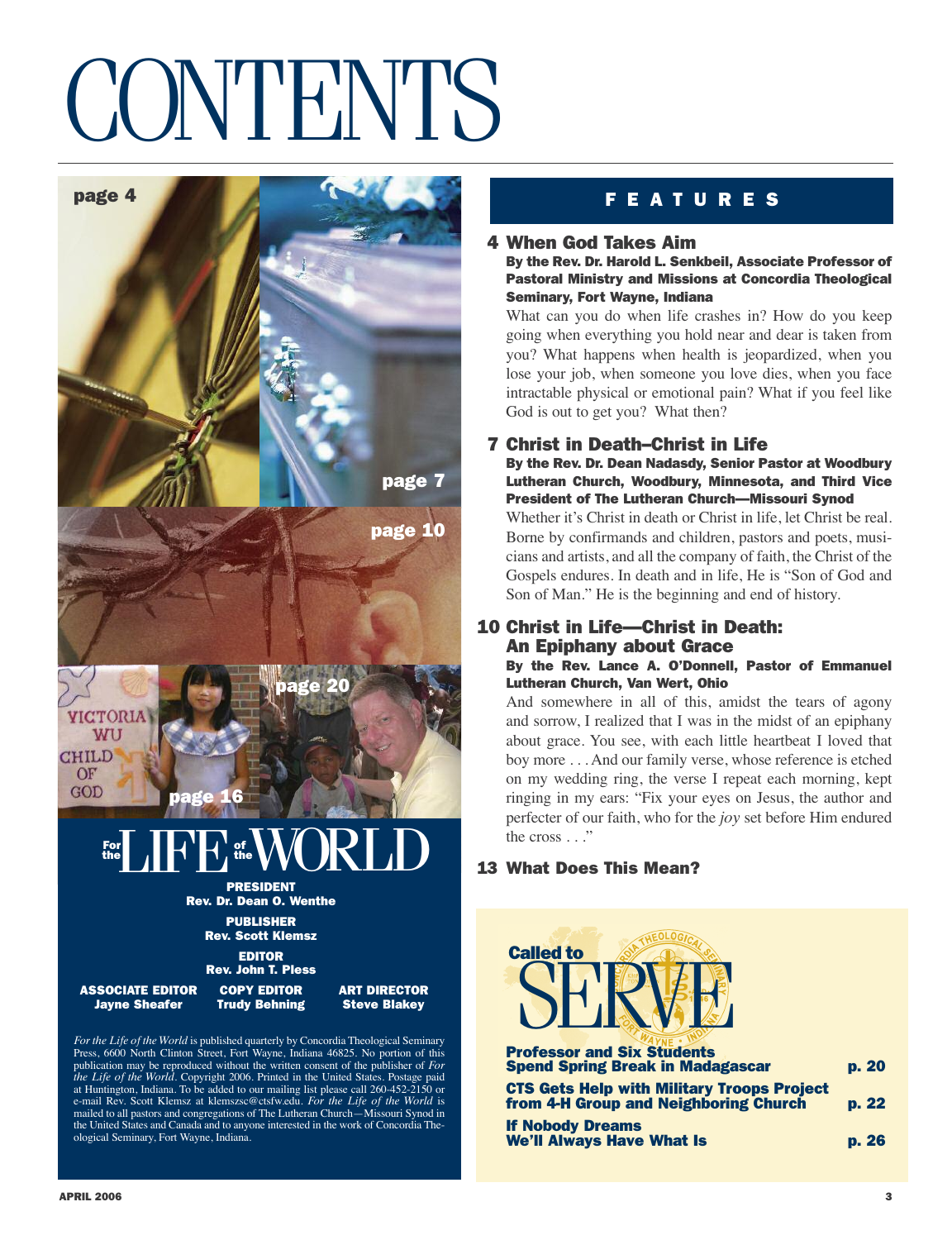# **An Epiphany about Christ in Life—Christ in Death: Gray**

On the morning of Sunday, January 30, 2005, I had just fin-<br>ished Sunday services at my parish in Northwest Ohio. I<br>received a call from my wife, Carrie, who was in the hos-<br>pital because of some exeruciting pains, suppose ished Sunday services at my parish in Northwest Ohio. I received a call from my wife, Carrie, who was in the hospital because of some excruciating pains, supposedly unrelated to her pregnancy. The baby, we had been told, was fine. We were past the dangerous time, just over halfway home to a June birth day. But there was terror in Carrie's voice. She said, "I need you here," and so I dropped everything, found someone to watch the kids, and sped to the hospital, just under an hour away.

When I got to the hospital there was my wife, in agony, and we wheeled her off to see the specialist at the ultrasound table. He told us, basically, "She's fully dilated and 75% of the amniotic sac has escaped. There's no way to reverse this." Then, with horror, we heard the words, "Your baby's going to be born within 24 hours and there's no way that we can save the pregnancy."

At that point, of course, Carrie was still in excruciating pain. They didn't know what was wrong. Did she have a tumor? Did she have cancer? We didn't know. Her internal systems were starting to shut down. So, we asked the doctor to tell us, if he could, whether we were having a boy or a girl, so that we could pray for the baby by name. They were pretty sure it was a boy. With that knowledge, after pausing for prayer, we knew the best

course of action–for Carrie and for Niall (pronounced NEE-all, meaning "champion" in Irish)–was to induce labor, with the hope that I could baptize him, and that we would then be able to hold him as he died.

I then saw the most beautiful thing. This mother who was in excruciating pain said through her tears: "I will lie on my back, I will do whatever it takes to save him, I will endure all the pain . . ." That's the love I preach about—*agape—*the love that *acts* without regard for itself, which is willing to lay down its life. I was in awe . . . yet death was inevitable.

And so, every hour we put the fetal monitor on Carrie's belly, hearing Niall's strong heartbeat but knowing that his death was near.

And somewhere in all of this, amidst the tears of agony and sorrow, I realized that I was in the midst of an epiphany about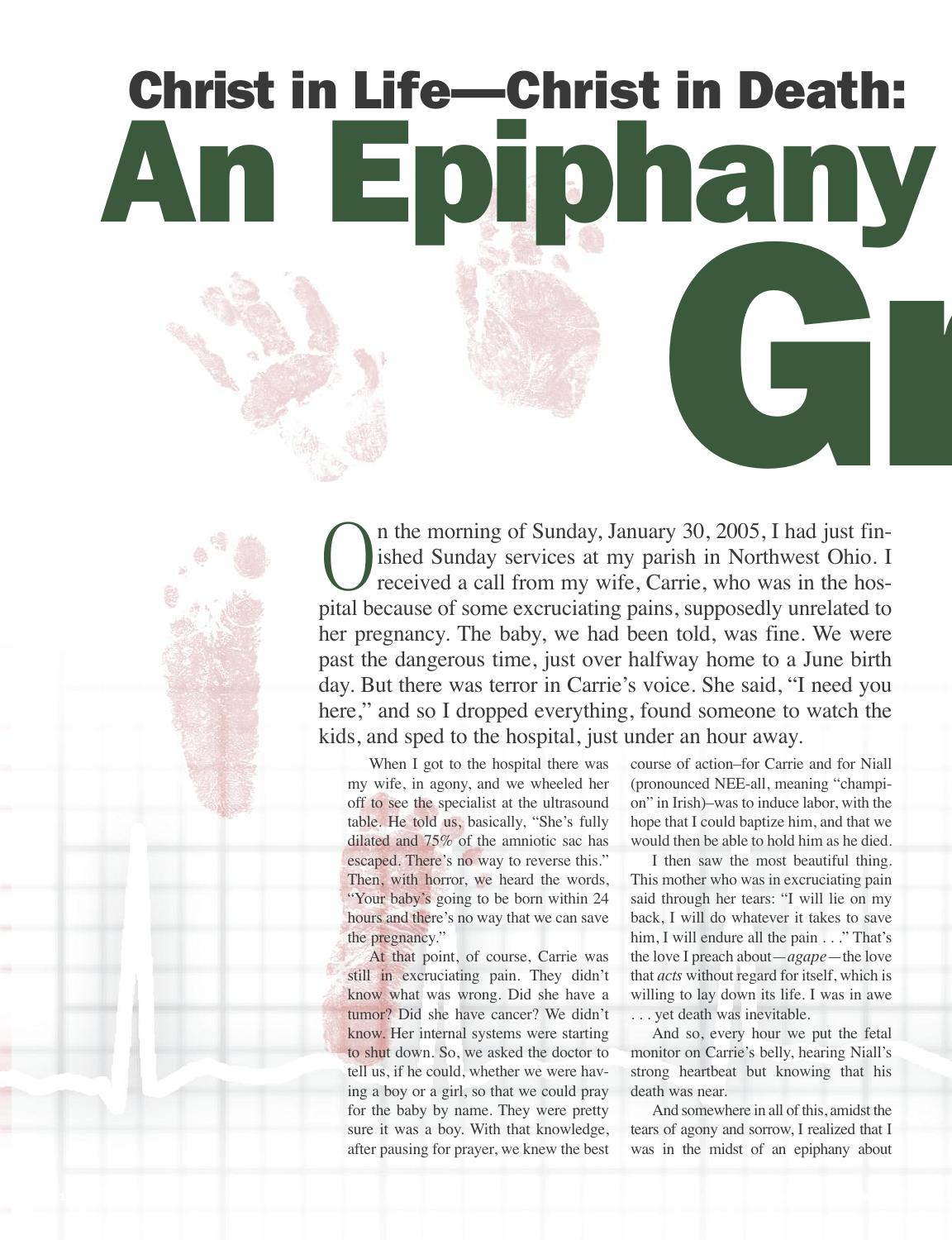**An Epiphany about Grade Contract Contract On the Rev. Lance A. O'Donnell** 

**My friends, there is a love that is pure and undefiled. It is the love that is in God, that love within the Holy Trinity of the Father and the Son and Holy Spirit. As I felt my own agony amidst the growing love that I had for this little son of mine, I could not but think of God the Father. Somehow, from all eternity God knew what would happen. Especially from the moment of Jesus' conception there was** *the inevitable***.**